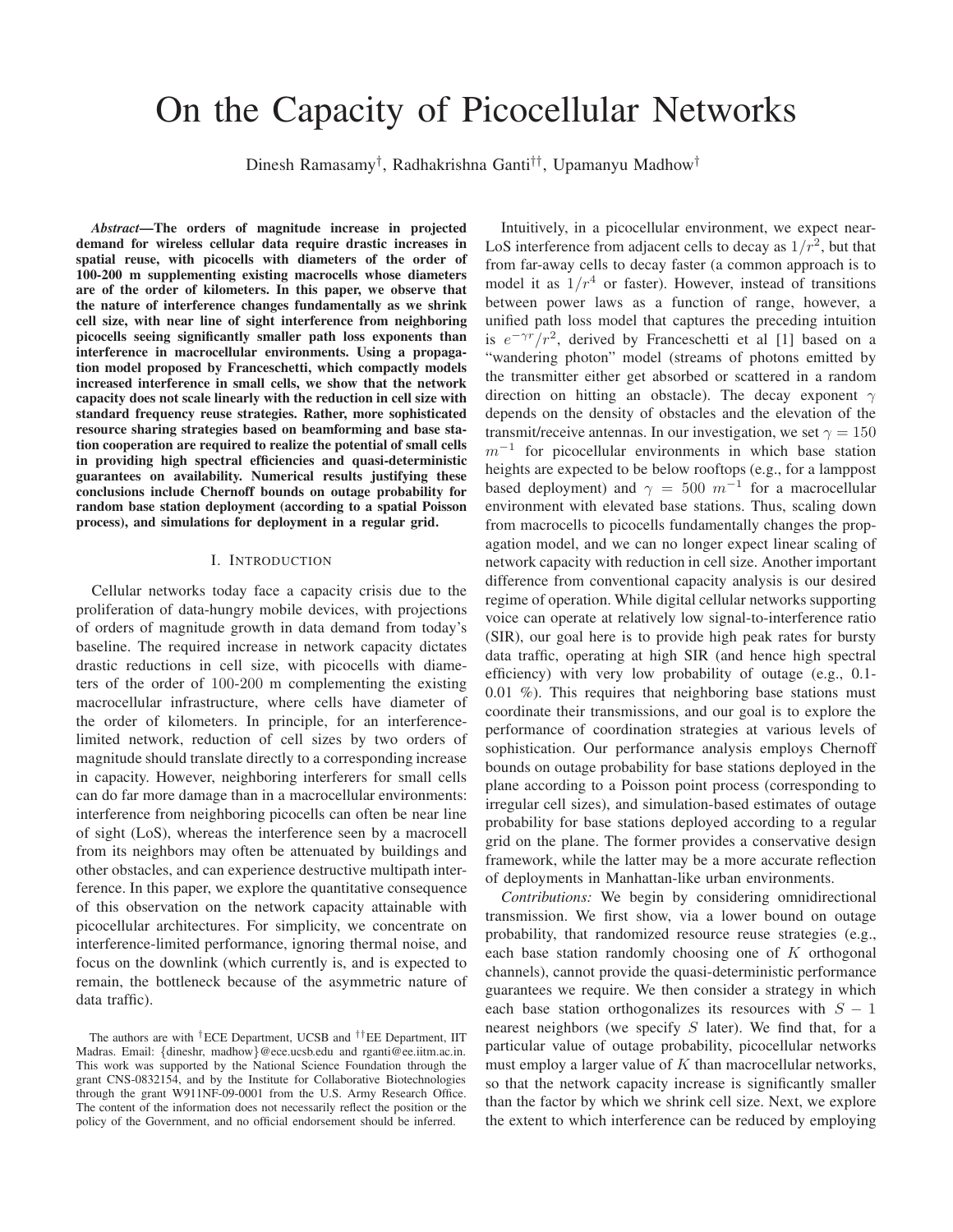antenna arrays at the base station. Given the relatively small form factor required for picocellular networks, the number of antennas on a base stations operating in bands from 1- 5 GHz cannot be too large. We consider base station arrays with 8 antenna elements, and find that beamforming on the downlink, together with resource orthogonalization with  $S - 1$ nearest neighbors, does cut down significantly on interference. However, while beamforming significantly increases the mean SIR for a given value of channel reuse factor  $K$  (and therefore allows reduction in  $K$  for a desired SIR target), it does not provide the quasi-deterministic performance we desire in terms of very small outage rates. The final system we consider, therefore, is the use of Coordinated Multipoint (CoMP), where neighboring base stations (each equipped with an antenna array) form a larger distributed array for beamforming to mobiles in *virtual cells* defined by clusters of collaborating base stations. We find that this strategy provides enough directivity to allow aggressive spatial reuse (small channel reuse factor  $K$ ) while maintaining high SIR with quasideterministic guarantees on outage. Further, when this strategy is combined with Space Division Multiple Access (SDMA) on the downlink, it is able to provide orders of magnitude gain in network capacity relative to macrocellular networks, along with quasi-deterministic guarantees on outage. Our results indicate the importance of designing efficient techniques for tight base station coordination if the promise of increased spatial reuse from shrinking cell size is to be realized.

*Related work:* A spatial Poisson point process (PPP) to model irregular cells was proposed in [2], which computed coverage probabilities and ergodic rates for a conventional  $r^{-a}$  ( $a > 2$ ) model for path loss. While we differ from this work in our path loss model (and hence in our conclusions on performance with small cells) and consider a near-LOS rather than Rayleigh faded model for the desired user, we use similar stochastic geometry techniques for deriving our Chernoff bounds. Urban channel measurements supporting our  $e^{-\gamma r}/r^2$  path loss model appear in [1], [3], while a power law regime change from  $a = 2$  to  $a = 4$  is reported in the measurements in [4]. Shadowing due to randomly placed buildings is shown in [5] to also give rise to a  $e^{-\gamma r}/r^2$  path loss function.

## II. SYSTEM MODEL

We focus on the downlink, which is the bottleneck for mobile data.

## *A. Propagation model*

We employ the wandering photon propagation model proposed by Franceschetti et al [1] to model path loss, which is given by

$$
\ell(r) = e^{-\gamma r}/r^2,\tag{1}
$$

with the parameter  $\gamma$  determined by the propagation geometry.

## *B. BS placement model*

We employ the following basestation (BS) placement models in our analysis. Let  $\lambda$  denote the spatial density of BSs. *PPP model:* The BS locations are modeled by a spatial Poisson Point Process (PPP) of intensity λ [2]. *Square grid model:* The BSs are arranged at the vertices of a square tessellation of side  $1/\sqrt{\lambda}$ . We investigate two cell size regimes: (i) *Small cells:* The density of BSs  $\lambda$  is 100  $km^{-2}$  and the path loss parameter  $\gamma$  in (1) is set at 150<sup>-1</sup> m<sup>-1</sup>. (ii) *Large cells* are modeled by a path loss parameter of  $\gamma = 500^{-1}$   $m^{-1}$  and a BS density of  $\lambda = 1$  km<sup>-2</sup>. Small cell BSs are typically mounted at lower heights (say 4 m) than their large cell counterparts (say 13 m) and the values of  $\gamma$  used are consistent with predictions in [4] for these antenna heights.

#### *C. Performance measure*

We assume that all BSs transmit with the same transmit power, and that the noise floor is easily cleared. Thus, the metric of interest is the Signal-to-Interference Ratio, SIR. Without loss of generality, consider a "desired" mobile user at the origin  $o$ . Let  $x$  denote the location of the closest BS to the user at the origin. Let  $\Phi$  denote the set of locations of the BSs in the network which use the same resource block as the BS at  $x$ . Then the downlink SIR for the desired user, assuming omnidirectional transmission, is given by

$$
SIR = \frac{\ell(\|x\|)}{\sum_{z \in \Phi \setminus \{x\}} \ell(\|z\|)}.
$$
 (2)

Henceforth, we abuse notation and denote  $\ell(\Vert x \Vert)$  by  $\ell(x)$ . The outage probability for an SIR target  $\theta$  is given by  $\mathbb{P}$  [SIR  $< \theta$ ]. We assume that the network designer expects to cater to high peak rate demands with overwhelming probability (essentially in a "quasi-deterministic" manner), hence we are interested in large SIRs (corresponding to high spectral utilization) and very small probability of outage. In the forthcoming sections, we compute outage probability versus SIR target curves for a number of different transmission and resource sharing policies. We analyze three systems (with increasing levels of sophistication in transmission and coordination) in Sections III-V, and briefly discuss design implications in Section VI.

#### III. OMNIDIRECTIONAL TRANSMISSION

For omnidirectional transmission from the base stations, we consider two resource allocation schemes for the PPP model: (i) Random reuse, where each BS randomly chooses one in  $K$  available resource blocks, irrespective of the choices of the neighboring BSs (no coordination) and (ii) Local orthogonalization using  $K$  resource blocks, using approximate abstractions for the resource sharing model motivated by the square grid, for which regular reuse is possible. We derive bounds on outage probability for the PPP model, and employ simulations for the square grid.

## *A. Randomized reuse does not work*

We first present a lower bound on outage probability for random reuse using K resource blocks. The BSs are distributed in space as a PPP( $\Phi$ ) of intensity  $\lambda$  and they each choose one of K available resource blocks at random with equal probability. The user is assumed to be at the origin  $o$ . Let R denote the distance to the nearest BS. This is the BS that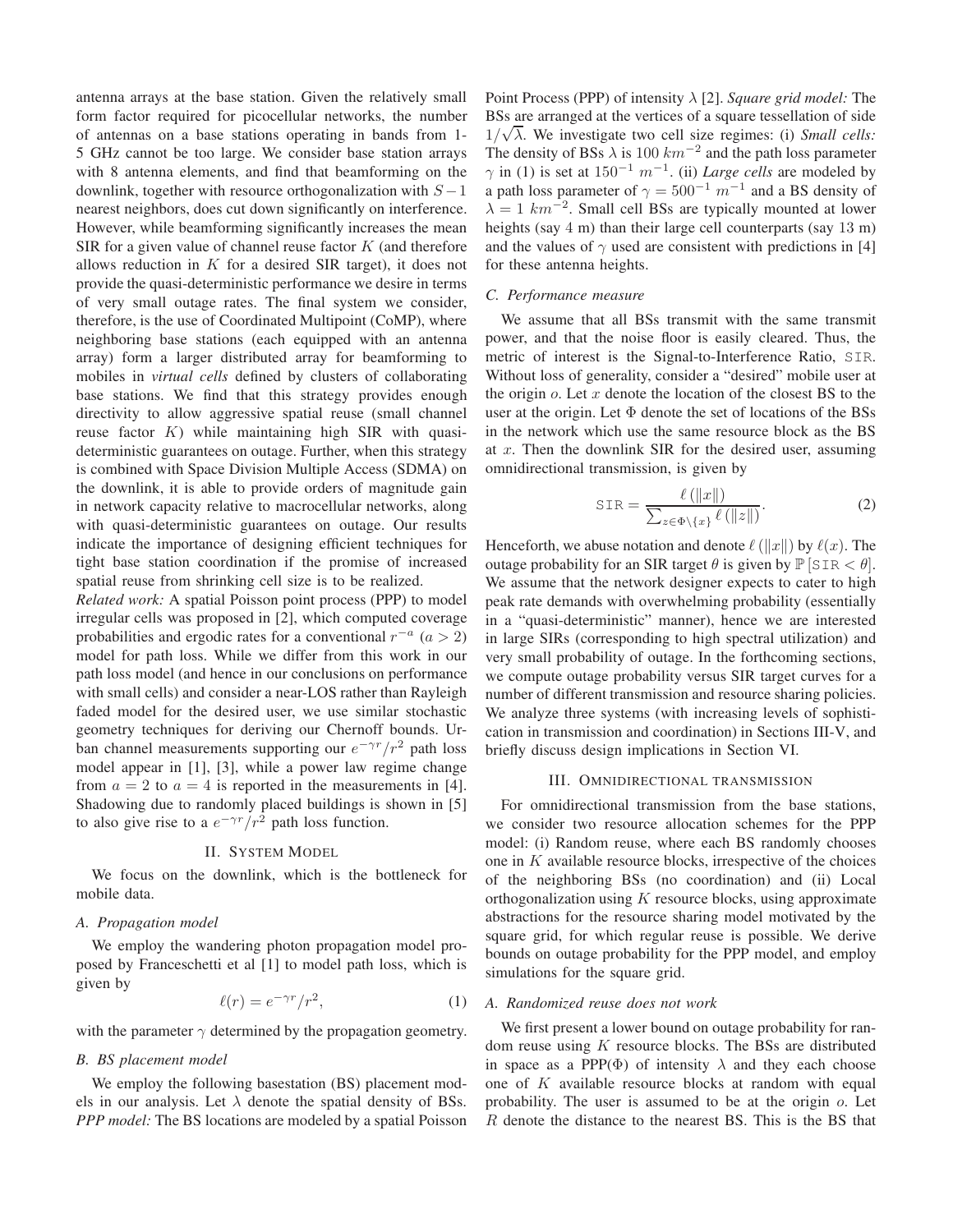

Fig. 1. Lower bound on the probability of outage as a function of SIR for small cells with random resource allocation from  $K = 4, 9$  resource blocks for the small cell scenario in a PPP deployment.



Fig. 2. Left: Square grid deployment of BSs colored using regular reuse  $K = 4$ . Right: Square grid deployment of BSs forming "virtual cells" used for CoMP, and these virtual cells are colored using regular reuse  $K = 4$ .

serves the user. Let  $f_R(r)$  denote the PDF of R. For a spatial PPP, the distribution of R is  $f_R(r) = 2\pi\lambda r \exp(-\pi\lambda r^2)$ . From the strong Markov property and independent thinning property [6], the BSs outside the disc  $B(o, R)$  that use the same resource block as the BS closest to the origin is a PPP  $\Phi'$  with density  $\lambda/K$ . Let us now consider the SIR at this user:  $SIR = \ell(r)/\sum_{x \in \Phi'} \ell(x)$ . The probability of outage (for any  $\theta > 0$ dB) can be lower bounded in the following manner (protocol model for interference, which follows from the inequality  $\sum_{x \in \Phi'} \ell(x) \ge \max_{x \in \Phi'} \ell(x)$ :

$$
\Pr\left[\text{SIR} < \theta \mid R = r\right] \ge \Pr\left[\exists x \in \Phi': \|x\| < \ell^{-1}\left(\theta^{-1}\ell(r)\right)\right] \\
= 1 - e^{-\pi(\lambda/K)}\left(\left(\ell^{-1}\left(\theta^{-1}\ell(r)\right)\right)^2 - r^2\right),
$$

where  $\ell^{-1}(x)$  is the inverse of  $\ell(x)$ . Averaging over R, the distance from the user to the nearest BS, we get a lower bound on outage probabilities for different SIR thresholds  $\theta$ . Figure 1 plots these for randomized reuse with  $K = 4$  and  $K = 9$  resource blocks for the small cell scenario. Even at a moderate SIR of 5dB, the outage probability is at least 10%, so that randomized reuse is not a viable scheme for small cells. Thus, BSs must collaborate in order to attain the desired large SIR/low outage regime.

# *B. Orthogonalization with neighbors*

We will now examine reuse schemes which aim to orthogonalize resources among neighboring BSs.

*1) Square grid deployment:* The BSs are placed on the square grid of density  $\lambda$  given by  $\Phi$  =  $\{(m, n)/\sqrt{\lambda} : m, n \in \mathbb{Z}\}$ . The k<sup>2</sup>-regular reuse



Fig. 3. Left: Probability of outage as a function of SIR for square grids with regular reuse  $K = 4.9$  for both the small and large cell scenarios. Right: Upper bound on the probability of outage as a function of SIR corresponding to orthogonalization for the small and large cell scenarios in a PPP deployment. The parameter pair  $(K, S)$  was set to  $(4, 9)$  and  $(9, 25)$ .

policy on this grid is the following: All BSs in the set  $\Phi_{i,j} = \left\{ (k \times (m,n) + (i,j)) / \sqrt{\lambda} : m, n \in \mathbb{Z} \right\}$  use the same resource (reuse rate  $K = k^2$  as there are  $k^2$  such sets corresponding to  $i, j = 0, \ldots, k - 1$ . This regular reuse policy for  $K = 4$  is shown in Figure 2 (left). Figure 3 (left) plots simulation-based outage curves for reuse rates  $K = 4$ and  $K = 9$  for small and large cells.

*2) PPP deployment:* Resource allocation schemes for random deployments that aim to coordinate with neighboring BSs to reduce out of cell interference are not easy to analyze. We therefore propose an analytically tractable, tunable abstraction for such coordination schemes. Let  $K$  denote the number of resource blocks available in the network. Consider the S BSs closest to the mobile user. The network ensures that from this set only the BS which is the closest to the mobile uses the resource block intended for the mobile. All BSs apart from the nearest S are assumed to choose a resource block at random from the  $K$  available resource blocks. We now give an upper bound on the probability of outage for this abstraction of coordinated resource reuse.

Consider a user at the origin  $o$ . Let  $R$  denote the distance to the nearest BS. Let  $X$  denote the distance to the  $S$ -th nearest BS from the mobile user. In our model, only BSs beyond this distance  $X$  from the mobile can interfere with the user. The BSs are deployed as a PPP( $\Phi$ ) of intensity  $\lambda$  and therefore the joint pdf of  $(R, X)$  is given by:

$$
p(r,x) = \frac{(2\pi\lambda)^2 rx}{(S-2)!} \left(\lambda \pi (x^2 - r^2)\right)^{S-2} e^{-\lambda \pi x^2} \mathbf{1} \left(x \ge r\right).
$$
\n(3)

We observe that the interfering BSs lie outside the disc  $B(o, X)$  and form a PPP  $\Phi'$  of density  $\lambda/K$ . Let I denote the interference term  $\sum_{z \in \Phi'} \ell(z)$ . We upper bound the outage probability using a Chernoff bound on  $I$ , as follows:

$$
\Pr\left[\text{SIR} < \theta \mid_{(R,X)=(r,x)}\right] = \Pr\left[I\theta > \ell(r)\right]
$$
\n
$$
\stackrel{s \ge 0}{=} \Pr\left[e^{sI\theta} > e^{s\ell(r)}\right] \le \frac{\mathbb{E}e^{sI\theta}}{e^{s\ell(r)}}.
$$

Using the probability generating functional (PGFL) [6] of a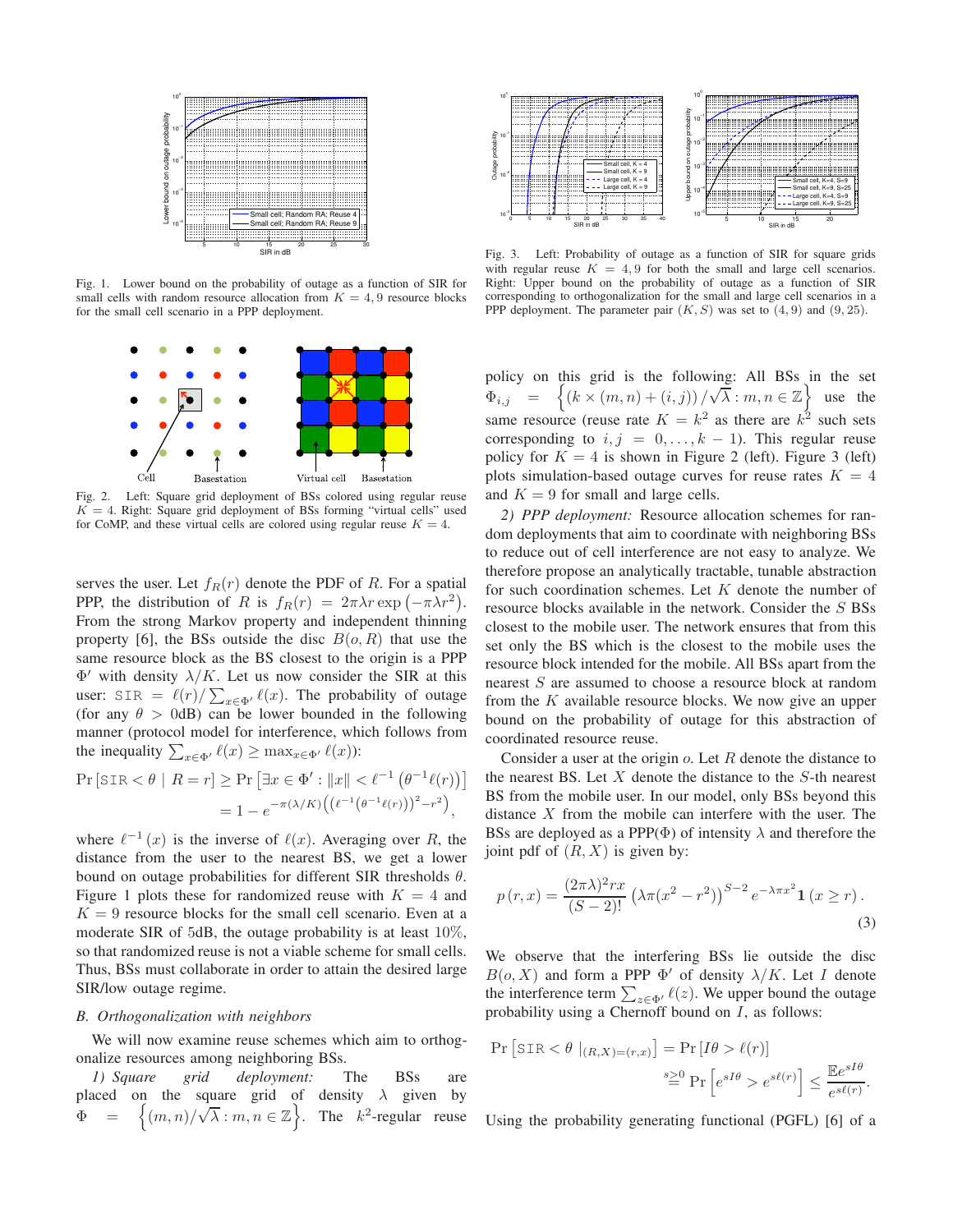PPP, we evaluate  $\mathbb{E}e^{sI\theta}$ :

$$
\mathbb{E} \prod_{z \in \Phi'} e^{s\theta \ell(z)} = \exp \left( -\frac{2\pi\lambda}{K} \int_{y=x}^{y=\infty} y \left( 1 - e^{s\theta \ell(y)} \right) dy \right).
$$

A Chernoff bound on the outage probability is therefore given by Pr  $\left[\text{SIR} < \theta \right]_{(R,X)=(r,x)} \right] \leq b(r,x)$ , where,

$$
b(r,x) = \min_{s \ge 0} e^{-s\ell(r)} \exp\left(-\frac{2\pi\lambda}{K} \int_{y=x}^{y=\infty} y \left(1 - e^{s\theta\ell(y)}\right) dy\right).
$$

Averaging this over the joint distribution of  $(R, X)$ , we have an upper bound on the outage probability:

$$
\Pr\left[\text{SIR} < \theta\right] \le \int_{r=0}^{r=\infty} \int_{x=r}^{x=\infty} p(r,x)b(r,x) \, \mathrm{d}r \, \mathrm{d}x.
$$

*Choice of parameter* S *for reuse rate* K: The parameter  $S - 1$ in our abstraction of a coordinated reuse strategy is the number of neighboring BSs which are not in conflict with the user. For a given reuse rate  $K$ , we choose  $S$  by using regular reuse on the square grid as our guide. For e.g., for reuse 4, in the square grid this number corresponding to a user near the cell center is  $S - 1 = 8$  (refer figure 2 (left)), hence we set  $S = 9$  for reuse  $K = 4$ . Similarly, for reuse  $K = 9$ , we set  $S = 25$ . Figure 3 (right) plots these upper bounds for small and large cells.

# IV. TRANSMIT BEAMFORMING

We now assume that each BS steers its beam towards its receiving node. The interfering BSs beamform towards their intended receivers, hence the orientation of their beams is modeled as random relative to the tagged used under investigation. We now quantify the improvement in outage probability due to the resulting attenuation in interference. The expression for SIR in (2) is modified to:  $SIR = \ell(x)/\sum_{z \in \Phi \setminus \{x\}} \mathbf{h}_z \ell(z)$ , where  $0 \leq h_z \leq 1$  is the gain of the directional transmit antenna at the interfering BS placed at  $z$  along the link between this BS and the tagged mobile receiver. We assume a steerable array with 8 elements placed uniformly on a circle of diameter equal to the carrier wavelength 15 cm. We evaluate the outage probability by including the effect of the array in the square grid simulations. For the random deployment model, we assume that all  $h<sub>z</sub>$  are i.i.d. and independent of the PPP. The distribution of  $h<sub>z</sub>$  depends on the antenna array used at the BSs and we compute the necessary statistics of  $h<sub>z</sub>$  by simulation.

*Square grid deployment:* We use the same regular reuse scheme described in Section III-B. The variables  $h<sub>z</sub>$  are evaluated using the beampatterns at the interfering BSs (which beamform toward their intended receivers). The probability of outage curves obtained by simulation for the small cell scenario for reuse rates  $K = 4$  and  $K = 9$  are plotted in Figure 4 (Left).

*Random deployment:* We consider the same abstraction for local coordination as in Section III-B. Following the analysis in Section III-B, we see that, conditioned on  $(R, X)$  =  $(r, x), x \geq r$ , an upper bound the probability of outage is given by:  $\Pr \left[ \text{SIR} < \theta \right]_{(R,X)=(r,x)} \right] \leq e^{-s\ell(r)} \mathbb{E}e^{sI\theta}$  for any  $s > 0$ ,



Fig. 4. Transmit beamforming in the small cell regime for reuse  $K = 4, 9$ . Left: Probability of outage versus SIR for the square grid deployment with regular reuse. Right: Upper bounds on probability of outage as a function of SIR.

where the expression for interference I is  $\sum_{z \in \Phi'} \mathbf{h}_z \ell(z)$ . Remembering that  $\{h_z : z \in \Phi'\}$  are independent of the  $PPP(\Phi')$  and of each other, we have that

$$
\mathbb{E}e^{sI\theta} = \mathbb{E}\prod_{z\in\Phi'}e^{s\theta\mathbf{h}_z\ell(z)} = \mathbb{E}\prod_{z\in\Phi'}G(s\theta\ell(z)),
$$

where  $G(t)$  is the moment generating function of the random variable  $h_z$ , i.e.,  $G(t) = \mathbb{E}e^{t h_z}$ . Proceeding as before we get the following upper bound on the conditional outage probability:  $Pr\left[\left|\frac{\text{SIR}}{\text{SIR}}\right| & \theta\right]_{(R,X)=(r,x)}\right] \leq c(r,x)$ , where

$$
c(r,x) = \min_{s \ge 0} e^{-s\ell(r)} \exp\left(-\frac{2\pi\lambda}{K} \int_x^\infty y\left(1 - G(s\theta\ell(y))\right) dy\right)
$$

,

which, when averaged over the joint pdf  $(3)$  of  $(R, X)$  gives an upper bound on the outage probability. We choose the parameter S as in Section III-B. The distribution of  $h<sub>z</sub>$  for the antenna array used was found to be well-approximated by  $Pr[h_z \le x] = (1 - e^{-\beta x})/(1 - e^{-\beta}), \beta = 4.63$  in simulations, and this truncated Rayleigh distribution was used to obtain the upper bounds on the outage probabilities and these are plotted in Figure 4 (right) for the small cell scenario.

## V. COMP

We now examine, via simulations for the square grid model, the benefits of coordinated multipoint (CoMP), where neighboring base stations can transmit a common data packet in synchrony to a desired mobile. (Analysis of CoMP for the PPP model is difficult, and is a topic of ongoing research.) Instead of partitioning space based on the Voronoi tessellation induced by the BSs, as shown in Figure 2 (left)., we partition space into "virtual cells", in which a group of four base stations serve a virtual cell, as shown in Figure 2 (right). The tessellation of virtual cells is obtained by translating the standard Voronoi tessellation by  $(1/2\sqrt{\lambda}, 1/2\sqrt{\lambda})$ . Resource allocation is achieved by means of a regular reuse policy over these virtual cells (the coloring in Figure 2 (right) corresponds to regular reuse  $K = 4$ ).

We specify two CoMP architectures: (i) *CoMP beamforming*, where the 4 BSs that form the boundary of each virtual cell cooperate and *coherently* beamform as a single virtual array to a receiver inside the cell. (ii) *CoMP spatial multiplexing* (SDMA), where this 4 BS cluster transmits data